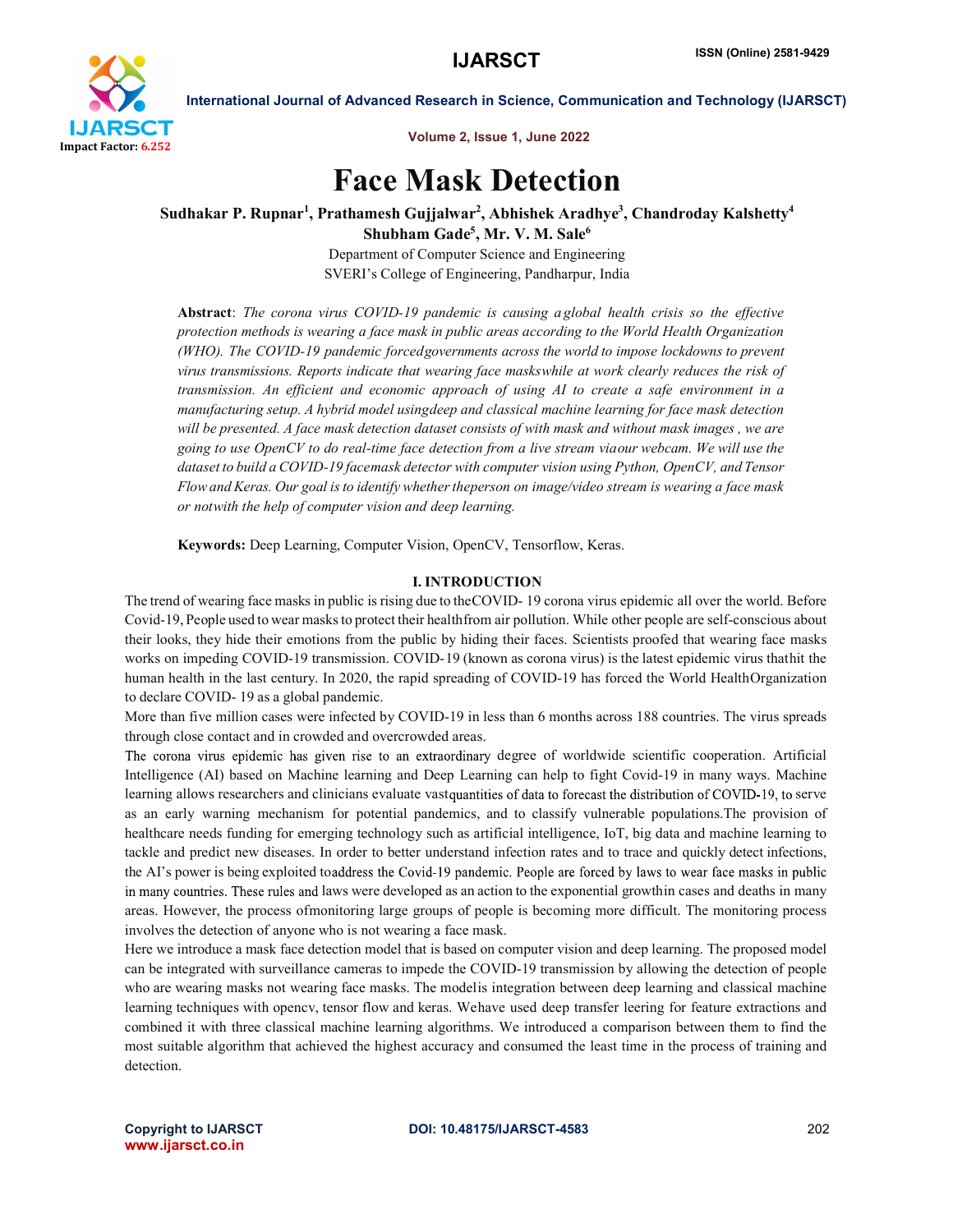

#### Volume 2, Issue 1, June 2022

#### 1.1 Machine Learning

Machine learning (ML) is the study of computer algorithms that improve automatically through experience. It is seen asa subset of artificial intelligence. Machine learning algorithms build a mathematical model based on sample data, known as "training data", in order to make predictionsor decisions without being explicitly programmed to do so.

Machine learning algorithms are used in a wide variety of applications, such as email filtering and computer vision, where it is difficult or infeasible to develop conventional algorithms to perform the needed tasks. Machine learning is closely related to computational statistics, which focuses onmaking predictions using computers. The study of mathematical optimization delivers methods, theory and application domains to the field of machine learning. Data mining is a related field of study, focusing on exploratory data analysis through unsupervised learning. In its application across business problems, machine learning is also referred to as predictive analytics.

Machine learning approaches are traditionally divided intothree broad categories, depending on the nature of the"signal" or "feedback" available to the learning system:

Supervised learning: The computer is presented with example inputs and their desired outputs, given by a "teacher", and the goal is to learn a general rule that maps inputs to outputs.



#### Fig -1: Machine learning outlook

- Unsupervised learning: No labels are given to the learning algorithm, leaving it on its own to find structure in its input. Unsupervised learning can be a goal in itself (discovering hidden patterns in data) or ameans towards an end (feature learning).
- Reinforcement learning: A computer program interacts with a dynamic environment in which it mustperform a certain goal (such as driving a vehicle or playing a game against an opponent). As it navigates itsproblem space, the program is provided feedback that'sanalogous to rewards, which it tries to maximize.

Other approaches have been developed which don't fit neatly into this three-fold categorization, and sometimes than one is used by the same machine learning system.

#### 1.2 Computer Vision

Computer vision is an interdisciplinary scientific field that deals with how computers can gain high-level understanding from digital images or videos. From the perspective of engineering, it seeks to understand and automate tasks thatthe human visual system can do, Computer vision tasks include methods for acquiring, processing, analyzing and understanding digital images, and extraction of high- dimensional data from the real world in order to produce numerical or symbolic information, e.g. in the forms of decisions, Understanding in this context means the transformation of visual images (the input of the retina) intodescriptions of the world that make sense to thought processes and can elicit appropriate action. This image understanding can be seen as the disentangling of symbolicinformation from image data using models constructed withthe aid of geometry, physics, statistics, and learning theory.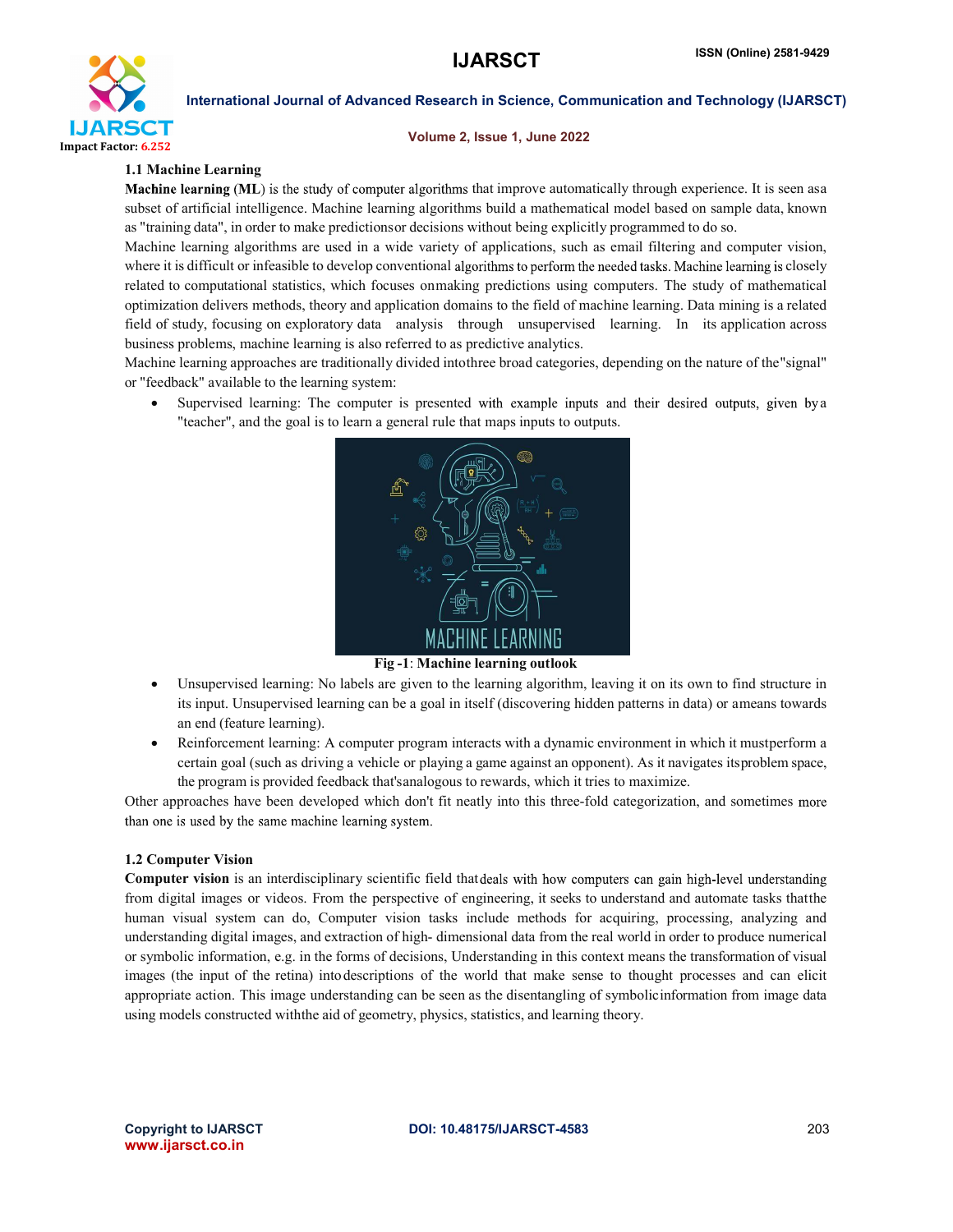

#### Volume 2, Issue 1, June 2022

The scientific discipline of computer vision is concerned with the theory behind artificial systems that extract information from images. The image data can take many forms, such as video sequences, views from multiple cameras, multidimensional data from a 3D scanner or medical scanning device. The technological discipline of computer vision seeks to apply its theories and models to the construction of computer vision systems. Computer vision is an interdisciplinary field that deals with how computers can be made to gain high-level understanding from digital images or videos. From the perspective of engineering, it seeks to automate tasks that the human visual system can do.



Fig – 2: Computer Vision

Computer vision is concerned with the automatic extraction,analysis and understanding of useful information from a single image or a sequence of images. It involves the development of a theoretical and algorithmic basis to achieve automatic visual understanding. As a scientific discipline, computer vision is concerned with the theory behind artificial systems that extract information from images.

The image data can take many forms, such as video sequences, views from multiple cameras, or multi- dimensional data from a medical scanner. As a technologicaldiscipline, computer vision seeks to apply its theories and models for the construction of computer vision systems.

### 1.3 Deep Learning

Deep learning methods aim at learning feature hierarchieswith features from higher levels of the hierarchy formed bythe composition of lower level features. Automatically learning features at multiple levels of abstraction allow a system to learn complex functions mapping the input to theoutput directly from data, without depending completely onhuman-crafted features. Deep learning algorithms seek to exploit the unknown structure in the input distribution in order to discover good representations, often at multiple levels, with higher-level learned features defined in terms of lower-level features.



#### Fig 3: Deep learning

The hierarchy of concepts allows the computer to learn complicated concepts by building them out of simpler ones. If we draw a graph showing how these concepts are built on top of each other, the graph is deep, with many layers. For this reason, we call this approach to AI deep learning. Deeplearning excels on problem domains where the inputs (andeven output) are analog. Meaning, they are not a few quantities in a tabular format but instead are **images of pixel data, documents** of text data or files of audio data.Deep learning allows computational models that are composed of multiple processing layers to learn representations of data with multiple levels of abstraction.

www.ijarsct.co.in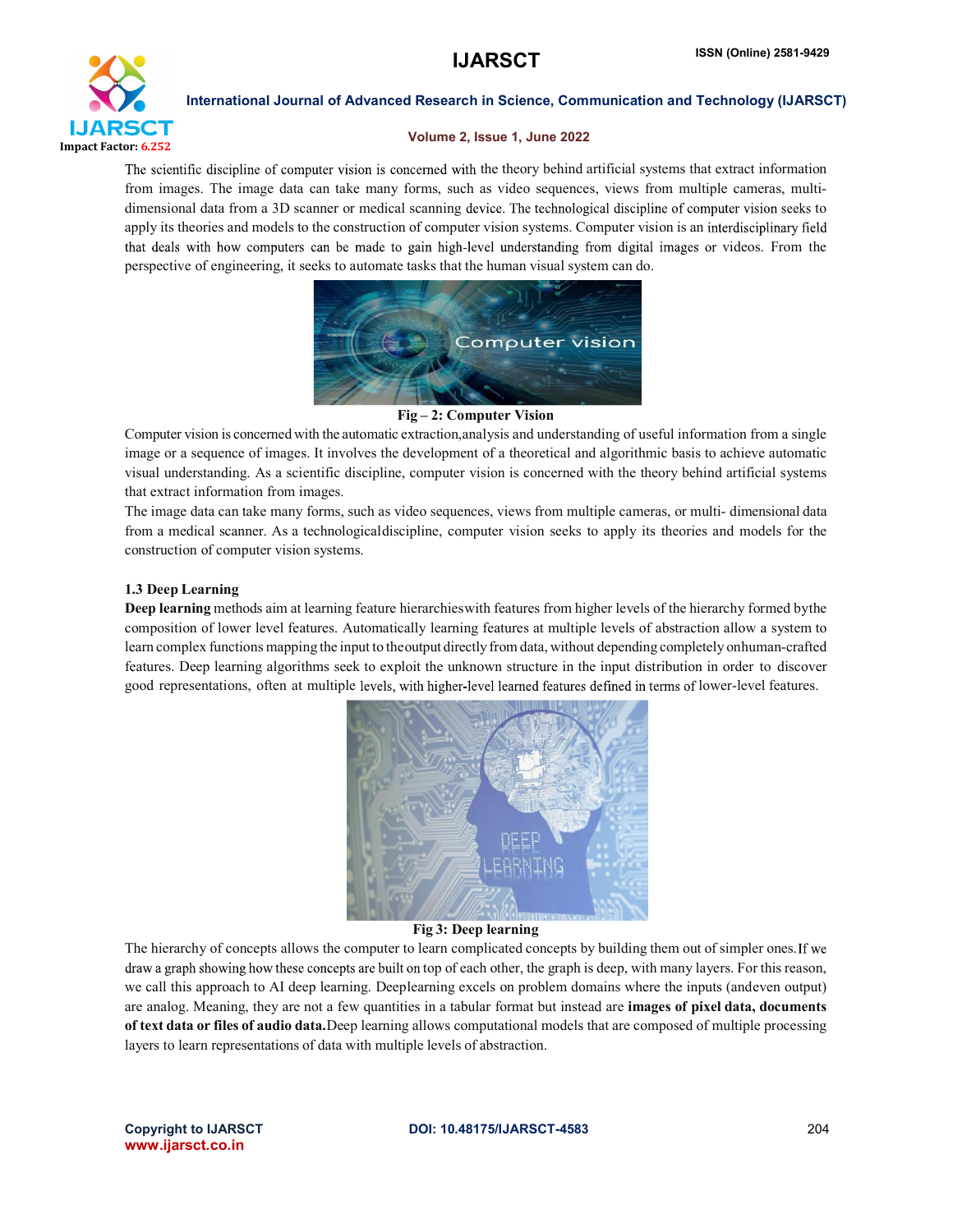

Volume 2, Issue 1, June 2022

### 1.4 OpenCV

OpenCV (Open Source Computer Vision Library) is an opensource computer vision and machine learning software library. OpenCV was built to provide a common infrastructure for computer vision applications and to accelerate the use of machine perception in the commercialproducts. Being a BSD-licensed product, OpenCV makes it easy for businesses to utilize and modify the code.

The library has more than 2500 optimized algorithms, whichincludes a comprehensive set of both classic and state-of- theart computer vision and machine learning algorithms. These algorithms can be used to detect and recognize faces,identify objects, classify human actions in videos, track camera movements, track moving objects, extract 3D models of objects, produce 3D point clouds from stereo cameras, stitch images together to produce a high resolution image ofan entire scene, find similar images from an image database,remove red eyes from images taken using flash, follow eye movements, recognize scenery and establish markers to overlay it with augmented reality, etc. OpenCV has more than 47 thousand people of user community and estimatednumber of downloads exceeding 18 million. The library is used extensively in companies, research groups and by governmental bodies. Along with well-established companies like Google, Yahoo, Microsoft, Intel, IBM, Sony, Honda, Toyota that employ the library, there are many startups such as Applied Minds, Video Surf, and Zeitera, that make extensiveuse of OpenCV. OpenCV's deployed uses span the range from stitching street view images together, detecting intrusions in surveillance video in Israel, monitoring mine equipment in China, helping robots navigate and pick up objects at WillowGarage, detection of swimming pool drowning accidents in Europe, running interactive art in Spain and New York, checking runways for debris in Turkey, inspecting labels onproducts in factories around the world on to rapid face detection in Japan.

It has C++, Python, Java and MATLAB interfaces and supports Windows, Linux, Android and Mac OS. OpenCV mostly towards real-time vision applications and takes advantage of MMX and SSE instructions when available. A fullfeatured CUDA and OpenCL interfaces are being actively developed right now. There are over 500 algorithms and about 10 times as many functions that compose or supportthose algorithms. OpenCV is written natively in C++ and hasa template interface that works seamlessly with STL containers.

# 1.5 Tensor Flow

TensorFlow is a free and open-source software library fordataflow and differentiable programming across a range of tasks. It is a symbolic math library, and is also used for machine learning applications such as neural networks. It is used for both research and production at Google, TensorFlow is Google Brain's second-generation system. Version 1.0.0 was released on February 11, While the reference implementation runs on single devices, TensorFlow can run on multiple CPUs and GPUs (with optional CUDA and SYCL extensions for general-purpose computing on graphics processing units).

Tensor Flow is available on 64-bit Linux, macOS, Windows,and mobile computing platformsincluding Android and iOS. Its flexible architecture allows for the easy deployment of computation across a variety of platforms (CPUs, GPUs, TPUs), and from desktops to clusters of servers to mobile and edge devices.

The name Tensor Flow derives from the operations that such neural networks perform on multidimensional data arrays, which are referred to as *tensors*. During the Google I/O Conference in June 2016, Jeff Dean stated that 1,500 repositories on GitHub mentioned TensorFlow, of which only 5 were from Google.Unlike other numerical libraries intended for use in Deep Learning like Theano, TensorFlowwas designed for use both in research and development andin production systems, not least RankBrain in Google searchand the fun DeepDream project.It can run on single CPU systems, GPUs as well as mobile devices and large scale distributed systems of hundreds of machines.

#### 1.6 KERAS

Keras is an API designed for human beings, not machines. Keras follows best practices for reducing cognitive load: it offers consistent  $\&$  simple APIs, it minimizes the number of user actions required for common use cases, and it provides clear & actionable error messages. It also has extensive documentation and developer guides. Keras contains numerous implementations of commonly used neural- network building blocks such as layers, objectives, activation functions, optimizers, and a host of tools to make working with image and text data easier to simplify the coding writing deep neural network code. The code is hosted on GitHub, and community support forums include the GitHub issues

www.ijarsct.co.in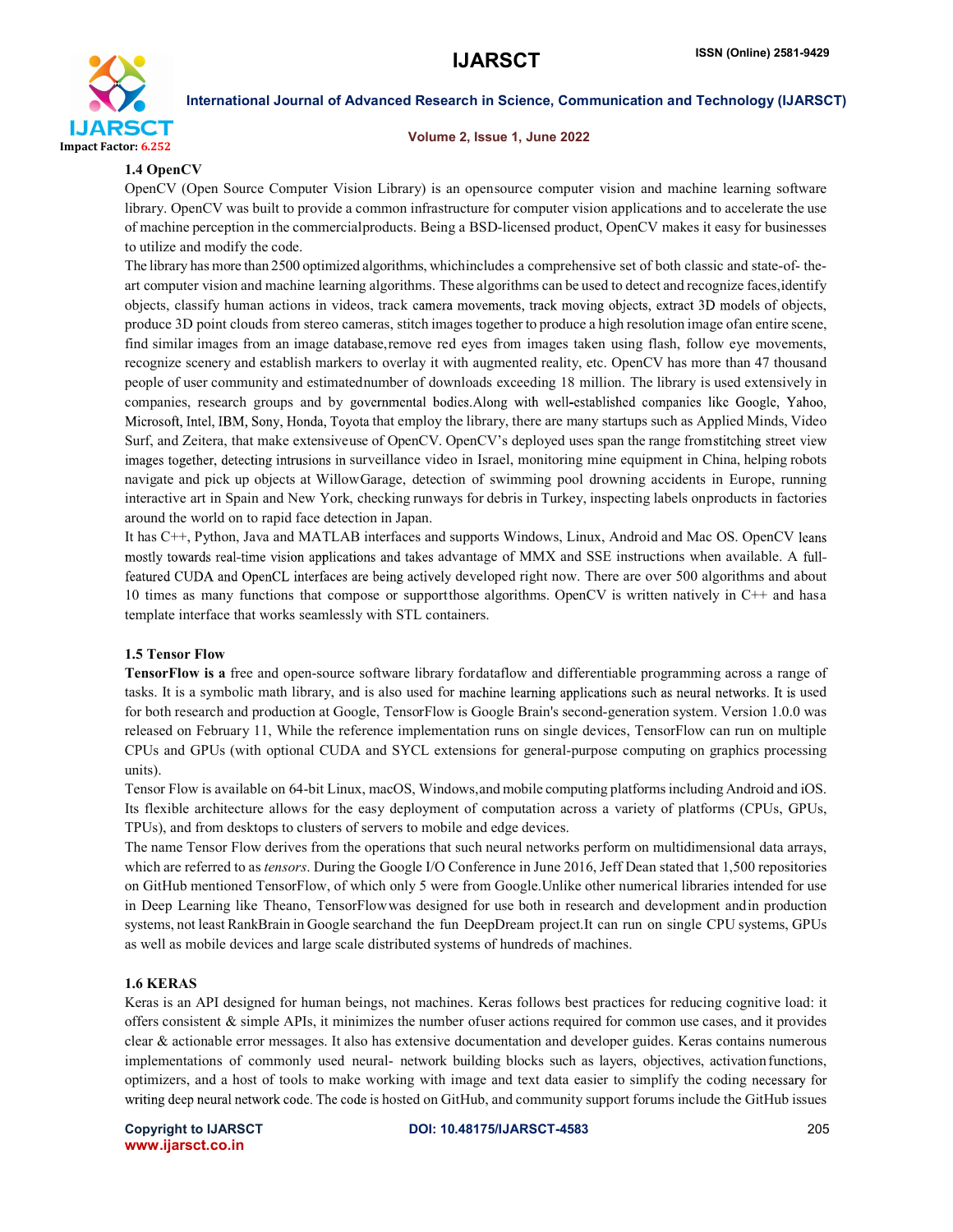

## Volume 2, Issue 1, June 2022

page, and a Slack channel. Keras is a minimalist Python library for deep learning that can run ontop of Theano or Tensor Flow. It was developed to make implementing deep learning models as fast and easy as possible for research and development. It runs on Python 2.7 or 3.5 and can seamlessly execute on GPUs and CPUs given the underlying frameworks. It is released under thepermissive MIT license.

Keras was developed and maintained by François Chollet, aGoogle engineer using four guiding principles:

- Modularity: A model can be understood as a sequence or a graph alone. All the concerns of a deep learning model are discrete components thatcan be combined in arbitrary ways.
- Minimalism: The library provides just enough to achieve an outcome, no frills and maximizing readability.
- **Extensibility**: New components are intentionally easy to add and use within the framework, intended for researchers to trial and explore new ideas.
- Python: No separate model files with custom file formats. Everything is native Python. Keras is designed for minimalism and modularity allowing you to very quickly define deep learning models and run them on top of a Theano or TensorFlow backend.

# 1.7 PyTorch

PyTorch is an open source machine learning library basedon the Torch library, used for

applications such as computervision and natural language processing, primarily developedby Face book's AI Research lab (FAIR).

It is free and open-source software released under the Modified BSD license. Although the Python interface is more polished and the primary focus of development, PyTorch also has a C++ interface. Tensor computing (like NumPy) with strong acceleration via graphics processing units (GPU).

Deep neural networks built on a tape-based automatic differentiation system

PyTorch defines a class called Tensor ( torch.Tensor ) to store and operate on homogeneous multidimensional rectangular arrays of numbers. PyTorch Tensors are similar to NumPy Arrays, but can also be operated on a CUDAcapable Nvidia GPU. PyTorch supports various sub-types of Tensors.

# **II. PROPOSED SYSTEM**

The proposed system focuses on how to identify the person on image/video stream wearing face mask with the help of computer vision and deep learning algorithm by using the OpenCV, Tensor flow, Keras and PyTorch library.

# Approach

- 1. Train Deep learning model (MobileNetV2)
- 2. Apply mask detector over images / live video stream

# Flow Chart

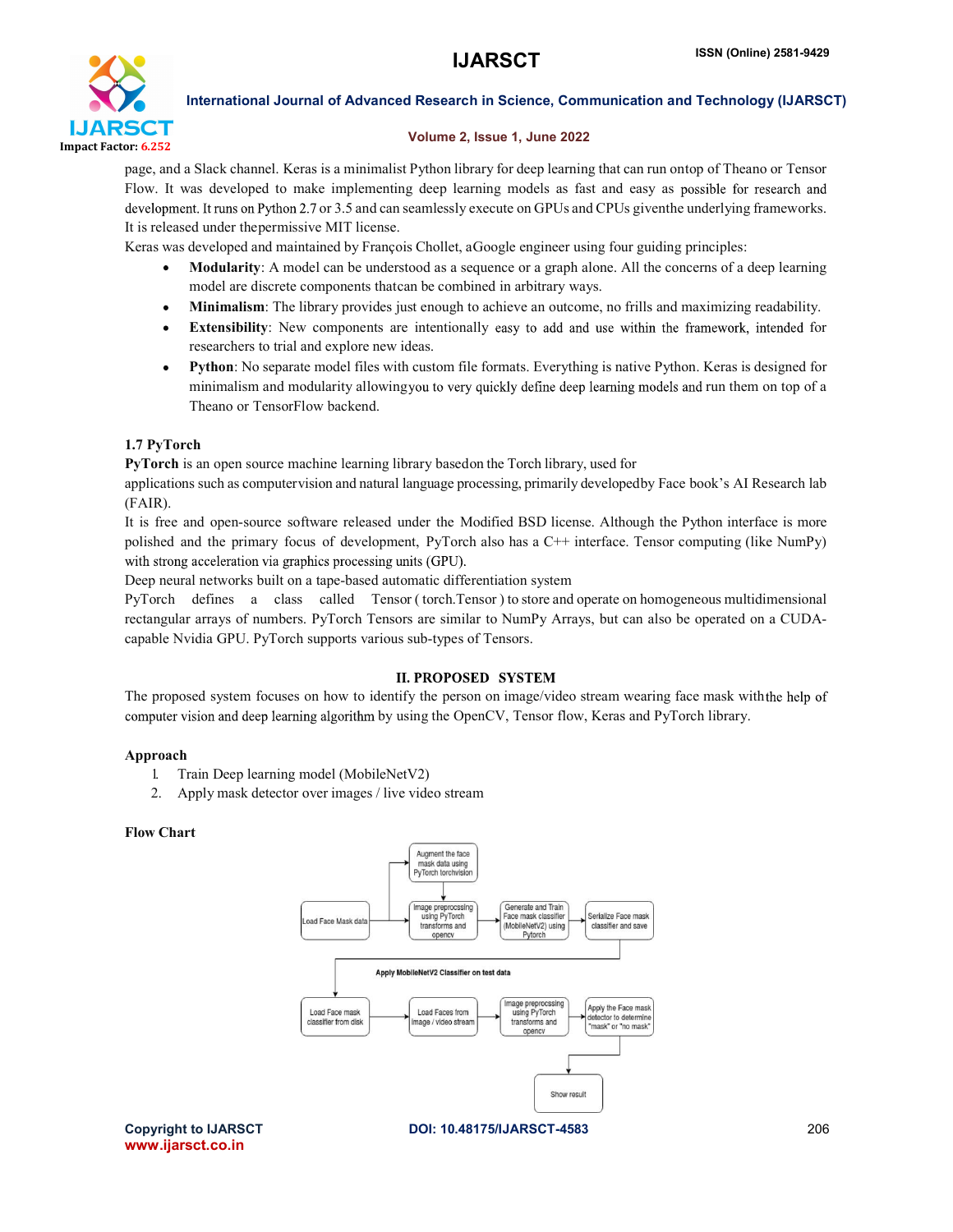

#### Volume 2, Issue 1, June 2022

#### Data at Source

The majority of the images were augmented by OpenCV. The set of images were already labeled "mask" and "no mask". The images that were present were of different sizes and resolutions, probably extracted from different sources or from machines (cameras) of different resolutions.

## Data preprocessing

preprocessing steps as mentioned below was applied to allthe raw input images to convert them into clean versions, which could be fed to a neural network machine learning model.

- 1. Resizing the input image (256 x 256)
- 2. Applying the color filtering (RGB) over the channels (Ourmodel MobileNetV2 supports 2D 3 channel image)
- 3. Scaling / Normalizing images using the standard mean ofPyTorch buildin weights
- 4. Center cropping the image with the pixel value of 224x224x3
- 5. Finally Converting them into tensors (Similar to NumPy array)

# Deep Learning Frameworks

To implement this deep learning network we have the following options.

- 1. Tensor Flow
- 2. Keras
- 3. PyTorch
- 4. Caffee
- 5. MxNet
- 6. Microsoft Cognitive Tool Kit

We are using the PyTorch because it runs on Python, which means that anyone with a basic understanding of Python can get started on building their deep learning models, and also it has the following advantage compared with Tensor Flow

- 1. Data Parallelism
- 2. It looks like a Framework.

# MobileNetV2

MobileNetV2 builds upon the ideas from MobileNetV1, using depth wise separable convolution as efficient building blocks. However, V2 introduces two new features to the architecture:

- 1. Linear bottlenecks between the layers, and
- 2. Shortcut connections between the bottlenecks.

The basic structure is shown below

The typical MobilenetV2 architecture has as many layers listed below, In Pytorch we can use the models library in TorchVision to create the MobileNetV2 model instead of defining/building our own model. The weights of each layer in the model are predefined based on the ImageNet dataset. The weights indicate the padding, strides, kernel size, input channels and output channels.MobileNetV2 was chosen as an algorithm to build a model that could be deployed on a mobile device. A customized fully connected layer which contains four sequential layers on top of the MobileNetV2 model was developed.

The layers are

- 1. Average Pooling layer with 7×7 weights
- 2. Linear layer with ReLu activation function
- 3. Dropout Layer

4. Linear layer with Softmax activation function with the result of 2 values. The final layer softmax function gives the result of two probabilities each one represents the classification of "mask" or "not mask".

Face Mask Detection in webcam stream The flow to identify the person in the webcam wearing the face mask or not. The process is two-fold.

- 1. To identify the faces in the webcam
- 2. Classify the faces based on the mask Identify the Face in the Webcam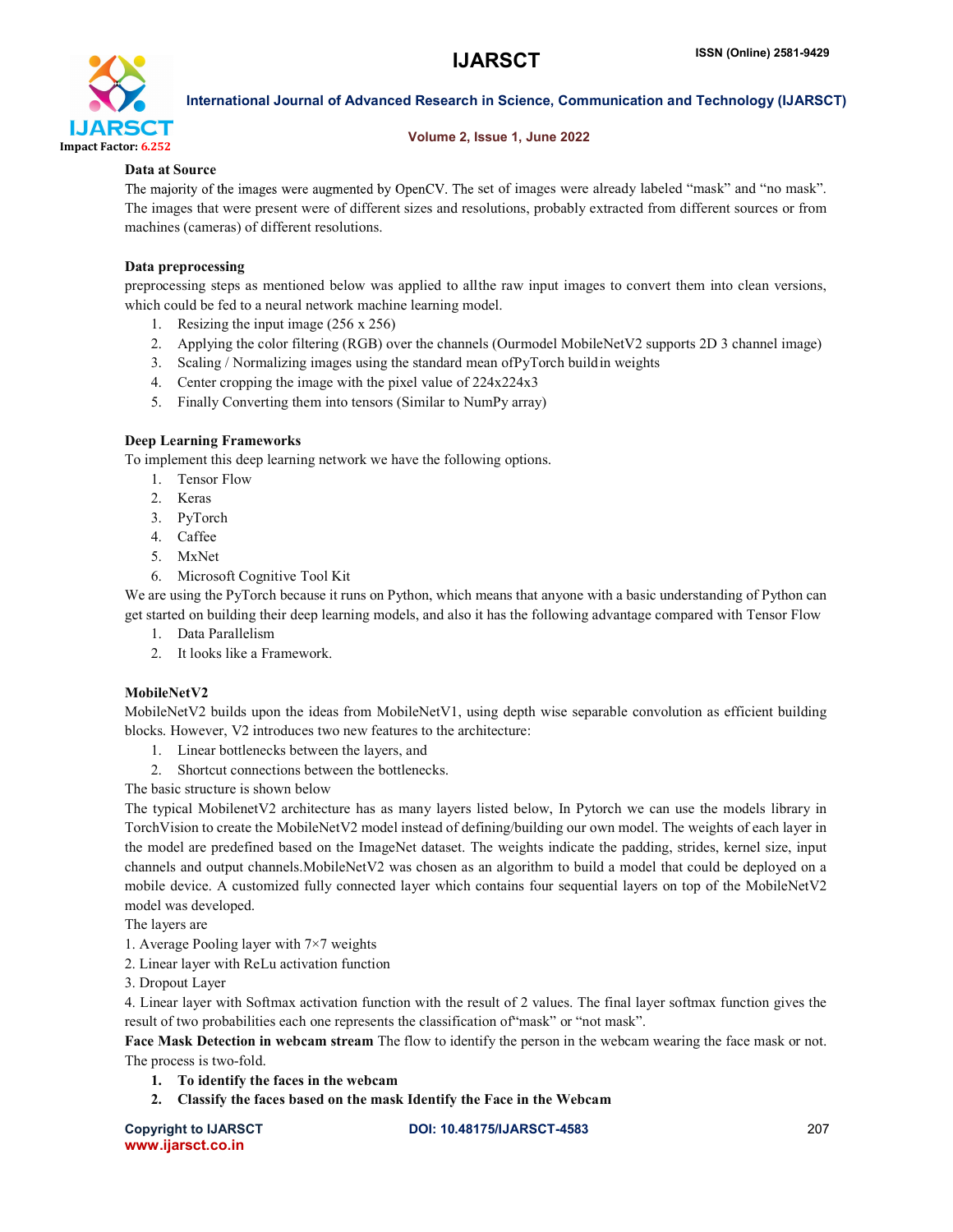

Volume 2, Issue 1, June 2022

To identify the faces a pre-trained model provided by the OpenCV framework was used. The model was trained using web images. OpenCV provides 2 models for this face detector:



Fig 4: Detection of "Mask" and "No Mask"

# 1. Floating-point 16 version of the original Caffe implementation.

# 2.8 bit quantized version using Tensor flow

The Caffe model in this face mask detector. There has been a lot of discussion around deep learning based approaches for person detection. This encouraged us to come up with our own algorithm to solve this problem.

Our work on face mask detection comprises of data collection to tackle the variance in kinds of face masks worn by the workers. The face mask detection model is a combination of face detection model to identify the existing faces from camera feeds and then running those faces through a mask detection model.

# III. CONCLUSION

As the technology are blooming with emerging trends the availability so we have novel face mask detector which can possibly contribute to public healthcare. The architecture consists of Mobile Net as the backbone it can be used for high and low computation scenarios. In order to extract more robust features, we utilize transfer learning to adopt weights from a similar task face detection, which is trained on a very large dataset.

We used OpenCV, tensor flow, keras , Pytorch and CNN to detect whether people were wearing face masks or not. The models were tested with images and real-time video streams. The accuracy of the model is achieved and, the optimization of the model is a continuous process and we are building a highly accurate solution by tuning the hyper parameters. This specific model could be used as a use case for edge analytics.

Furthermore, the proposed method achieves state-of-the-art results on a public face mask face masks or not. Themodels were tested with images and real-time video streams. The accuracy of the model is achieved and, the optimization of the model is a continuous process and we are building a highly accurate solution by tuning the hyper parameters.

This specific model could be used as a use casefor edge analytics. Furthermore, the proposed method achieves state-ofthe-art results on a public face mask dataset. By the development of face mask detection we candetect if the person is wearing a face mask and allow their entry would be of great help to the society.

www.ijarsct.co.in

Copyright to IJARSCT **DOI: 10.48175/IJARSCT-4583** 208